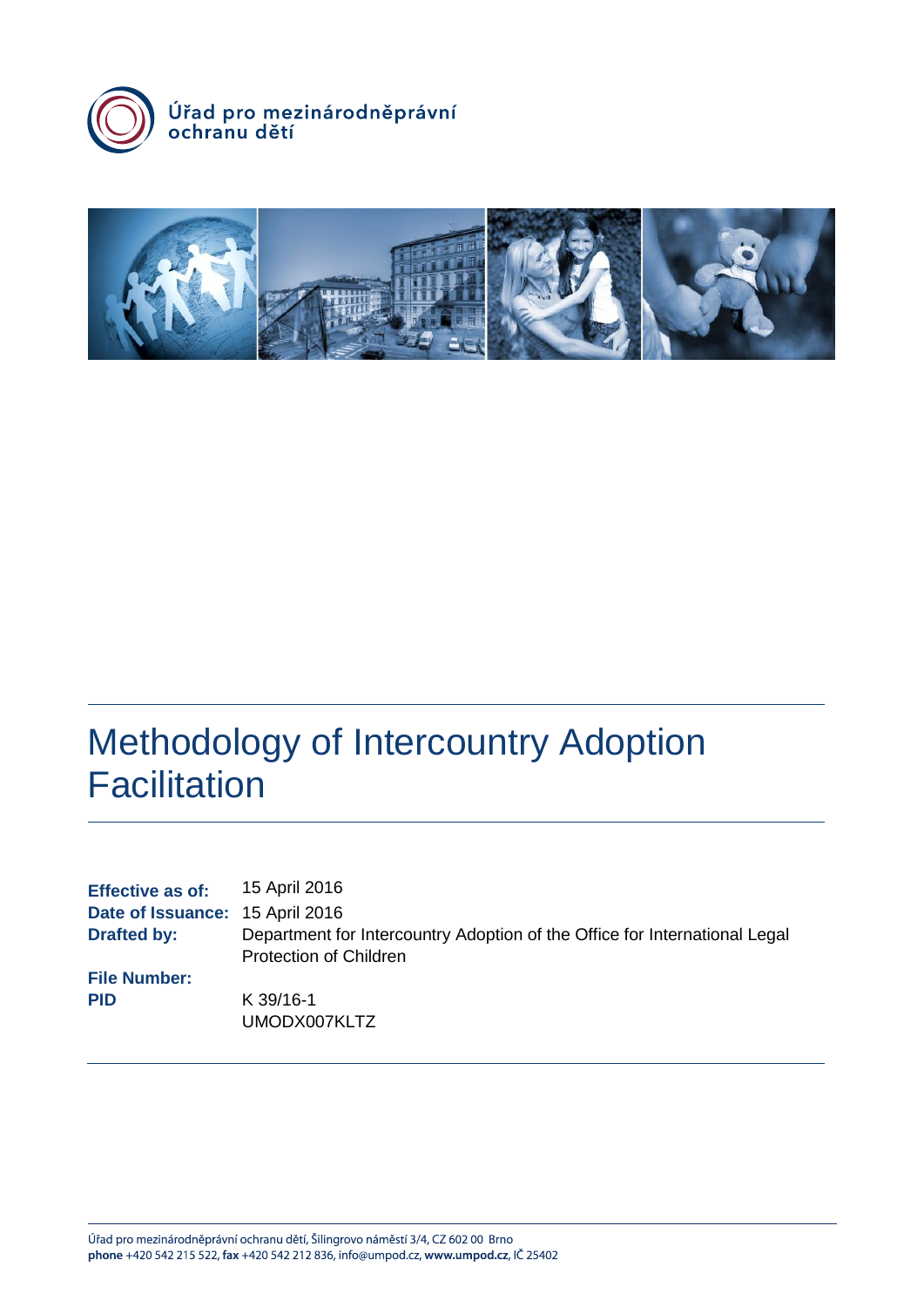# **1 Opportunity to Facilitate Intercountry Adoption of Children from the Czech Republic**

It is solely the Office for International Legal Protection of Children (hereafter only as "the Office") as the Central Adoption Authority pursuant to the Convention of 29 May 1993 on Protection of Children and Co-operation in Respect of Intercountry Adoption (hereafter only as "the Hague Convention") that is authorised to facilitate the adoption of a child from the Czech Republic (hereafter only as "CR") to a foreign country. The facilitation of the adoption is performed only in cases when pursuant to the Czech law the child is available for adoption, thus when:

- 1. The parents have granted consent to adoption of the child by unknown adoptive parents; such consent may be granted by the child's mother at the earliest after six weeks from the birth of the child, whereas the child's father may grant such consent even prior to the expiry of this period, yet at the earliest after the birth of the child; consent to adoption is granted by the parents before court; upon the expiry of three months following the day when the adoption consent was granted, the exercise of rights and duties related to the parental liability shall be suspended, and the court shall appoint a public body of social and legal protection of children to act as the guardian of the child, unless a guardian has already been appointed, or
- 2. Pursuant to Act No. 89/2012 Coll., the Civil Code, as amended (hereafter only as "the Civil Code"), the court held that no parental consent needed to be granted for the adoption purposes since:
	- a) The parents of the child have been deprived of their parental responsibility and the right to grant consent to adoption at the same time, or
	- b) The parents of the child are unable to express their will or realise the consequences of their actions or exercise control over them, or
	- c) The whereabouts of the child concerned are unknown, and in cooperation with other public authorities, the court fails to determine their whereabouts even upon exercising the reasonable efforts
	- d) The parents show an apparent lack of interest in the child;
- 3. The parents of the child are not known, or
- 4. The child concerned is an orphan with no other relatives.

The child may be adopted by the spouses or one of the spouses. Exceptionally, the child may also be adopted by another person. The child may be adopted by a couple solely if the couple is married (by spouses). Adoption by same sex couples is not permitted.

Adequate age difference is to be maintained between the adoptive parent and the adoptive child; in general, it should not be less than sixteen years. The adoption shall give rise to a relationship between the adoptive parent and the adoptive child identical to that of a parent-child relationship, which means that the age difference should equally correspond to the natural age difference between parents and children.

Principle of subsidiarity - support of intercountry adoption following from Article 21 section B) of the Convention on the Rights of the Child is thoroughly applied in the CR. Suitable care for the child in the CR is sought for the period of six months from the time the child becomes available for adoption. Suitable family is sought by the regional offices in accordance with Section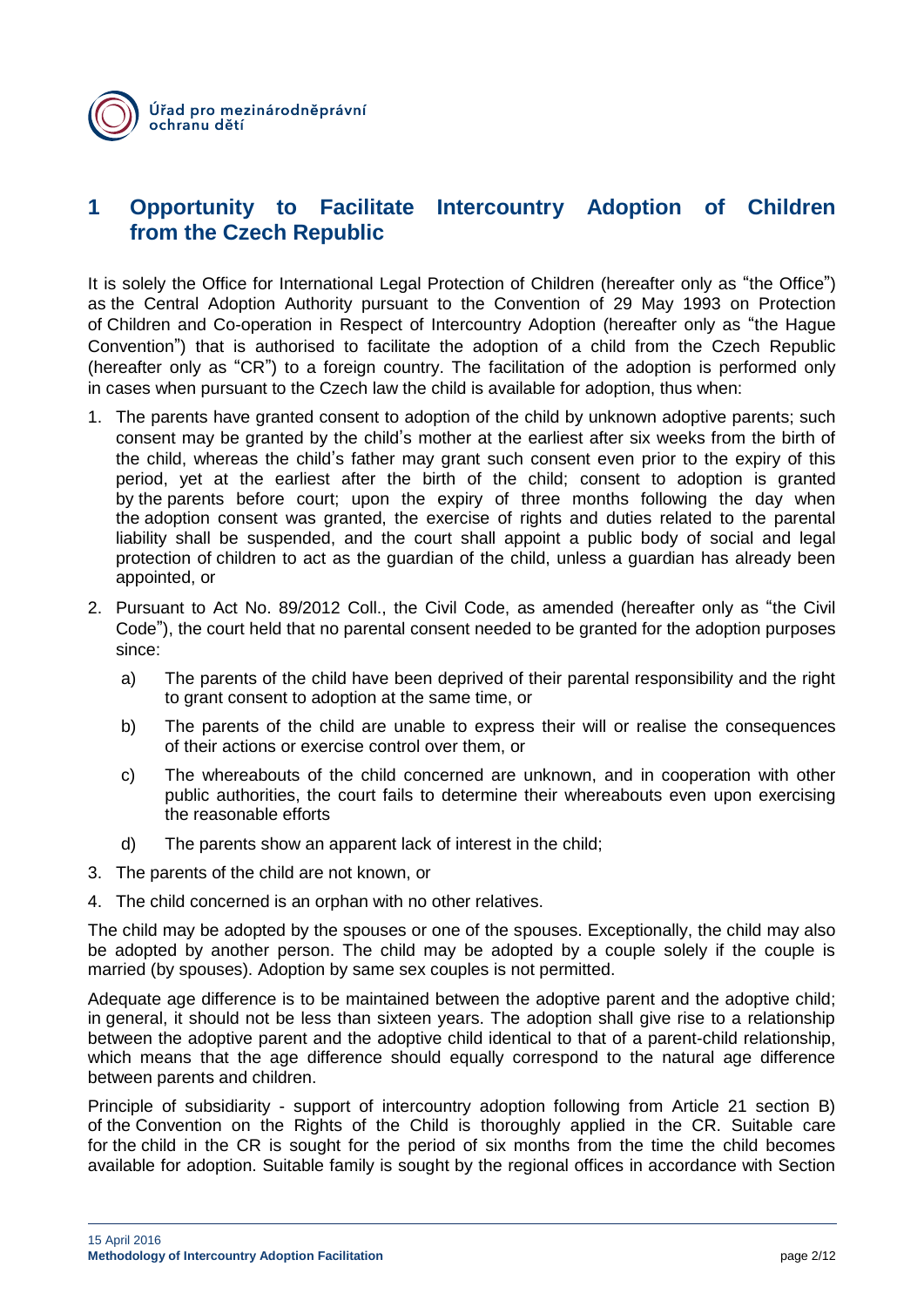

24 of Act No. 359/1999 Coll., on Social and Legal Protection of Children, as amended (hereafter only as "the Act on the Social and Legal Protection of Children"). In the event that a suitable adoptive family is not found within the specified period in the Czech Republic, the competent regional office shall send the files of the child to the Office, which shall subsequently search for a suitable adoptive family abroad.

# **2 Register of Suitable Potential Adoptive Parents**

## **2.1 Registration as a Suitable Potential Adoptive Parent**

The Applicants applying for adoption of a child from the CR seeking to be entered into the register (appendix No. 1) turn to the Office through the Central Authority or the authorised body of the receiving state which obtains an authorisation from the Office in the virtue of Art. 12 of the Hague Convention. The proceedings on registration are conducted in a written form.

The application seeking an entry into the register must include the particulars stipulated by Act No. 500/2004 Coll., the Administrative Procedure Code, as amended (hereafter only as "the Administrative Procedure Code"). As appendixes the following must be submitted by the applicants:

- 1. Approval of the application for adoption the approval must be granted by the relevant body of the receiving state, it must contain express declaration that the applicants are suitable and competent to adopt pursuant to the law of the receiving state and it must contain characteristics of children the applicants would be qualified to care for,
- 2. Birth certificates of the applicants,
- 3. Documents on citizenship of the applicants,
- 4. Certification that the applicants are of upstanding character criminal record certificates not more than three months old,
- 5. Marriage certificate of the applicants,
- 6. Adoption home study not older than one year, prepared by the authorised social worker (appendix No. 2b),
- 7. Character evaluation report not older than one year, prepared by a psychologist, including examination focusing on detection of any potential psychopathology (appendix No. 2a),
- 8. Medical report on health condition of the applicants not older than six months, prepared by the general practitioner (family doctor or other relevant GP) (appendix No. 3);
- 9. Documentation on employment background of the applicants,
- 10. Income statement reports of the applicants,
- 11. Consent of the applicants to the inspections of the child conducted at the times stipulated by the Office (appendix No. 4),
- 12. Completed questionnaire (appendix No. 5, part A to be filled in by the male and female applicants separately, part B to be filled in by both applicants together),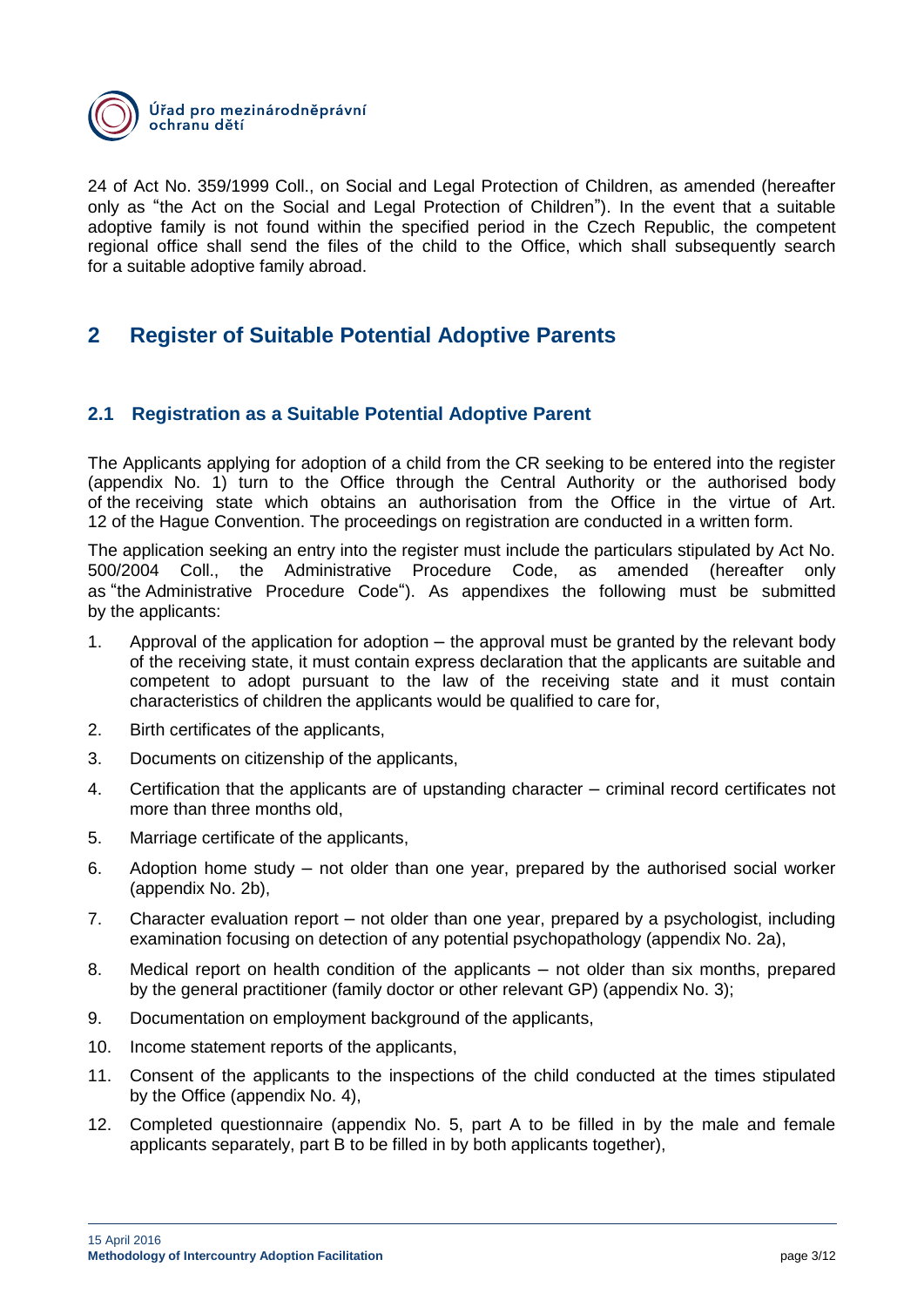

13. Photographic documentation – photographic documentation should contain photographs of the applicants or if applicable, pictures of children residing in the matrimonial home or of other persons, photographs of extended family and of standard of housing and accommodation.

As the above appendixes the original of the documents or their certified copies are submitted. All appendixes of the application that represent official documents (mainly appendixes No. 2, 3, 4 and 5), must be equipped by a seal and an apostille or alternatively be super-legalised (a higher form of verification) should the submitted document have been issued in a state that is not bound by the Convention Abolishing the Requirement of Legalisation for Foreign Public Documents and should a special international treaty not provide otherwise. The application seeking entry into the register of suitable applicants to become adoptive parents (appendix No. 1) as well as appendixes to the application must be submitted in the Czech language. In the event that nor the documents that form parts of the application neither the application itself are in the Czech language, their original versions must be submitted while equipped by a certified Czech translation, unless the Central body or the authorised organisation of the receiving state agreed otherwise. The costs of the translation of the documents are borne by the applicants.

On the day of the delivery of the application the Office opens the proceedings on entry of the applicants into the register of suitable applicants to become adoptive parents. Applicants are sent through the Central Authority or any other authorised body of the receiving state a notice on acceptance of the application. The Office is obliged to decide the matter in accordance with the provision of Section 71(3) of the Administrative Procedure Code.

In the event the application fails to include all particulars, the Office shall stay the proceedings (Section 64 of the Administrative Procedure Code) and shall invite the applicants to file additional documentation or data. The Office shall set a time period and should the applicants fail to comply with the obligation imposed in such a manner within the provided time period, the Office shall discontinue the proceedings [Section 66 of the Administrative Procedure Code] and shall not enter the applicants into the register. The applicants are served the resolution on the discontinuance of the proceedings. The Central Authority or the authorised organisation of the receiving state are informed by the Office on the issuance of the resolution of its contents.

Within the proceedings on the entry of applicants into the register of suitable applicants to become adoptive parents the Office assesses the compliance with the Czech public order and with international treaties.

The applicants are served the decision on entry into the register, or alternatively on exclusion from the register. The Central Authority or the authorised organisation of the receiving state are informed by the Office on the issuance of the decision and its contents. The decision is served in the Czech language. The applicants have a period of 15 days available from the date when they were notified of the decision to file an appeal (Section 83 of the Administrative Procedure Code) should they disagree with the decision. The appeal is submitted with the Ministry of Labour and Social Affairs through the Office.

As soon as the Office obtains the documentation for the issuance of the decision, it informs the applicant and provides them with a 15-day period for comments. This does not apply to applicants if their application is granted in full.

The submission of the application does not give rise to any obligation to pay fees.

After the decision on inclusion into the register of suitable applicants for adoption becomes final the applicants have the obligation to notify the Office of all changes relevant for facilitation of the adoption within 15 days from the day such changes have occurred.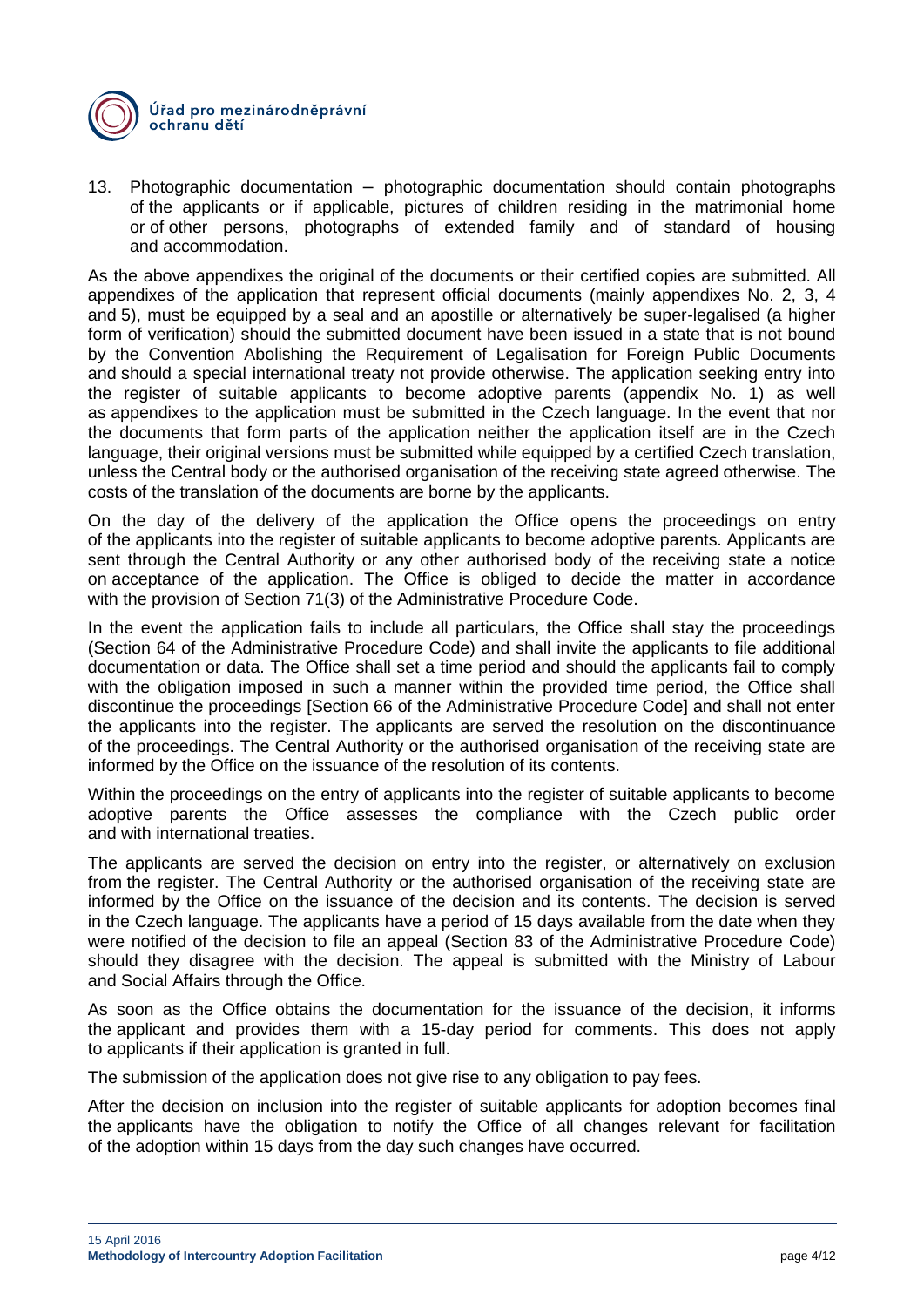

The appendixes which are part of the application to be registered as potential adoptive parents must be duly updated on a regular basis (once per year) by the Central Authority or any other authorised body of the receiving state in the course of the adoption proceedings. Unless the Office stipulates otherwise, appendixes No. 4, 6, 7, 8, 9 and 10 must be submitted in the course of the update. In appendixes No. 6, 7, and 9 a written confirmation of the Central Authority or any other authorised body of the receiving state that no substantive changes occurred in the course of the past period shall suffice.

In the event the applicants, having been awarded pre-adoption care of a child based on the local decision, decide to apply for adoption of another child from the register of children suitable for adoption maintained by the Office, even if that is a biological sibling of the child in pre-adoptive custody, the application seeking inclusion into the register of applicants suitable to become adoptive parents must be sent again. The application seeking inclusion into the register of applicants suitable to become adoptive parents must be sent with all of the above mentioned appendixes, except for appendixes No. 2, 3 and 5 if those appendixes were included in the file of the previous application for the inclusion into the register. In this case, the adoption may be completed only following a final decision on entry into the register of suitable applicants for adoption.

## **2.2 Removal from the Register of the Applicants Suitable to Become Adoptive Parents**

The Office shall remove the applicants from the register pursuant to Section 25(4) of the Act on Social and Legal Protection of the Child in the event:

- 1. It will detect serious grounds for which the adoption cannot be facilitated, or
- 2. The applicants breach the obligation to communicate the data relevant for the register, or
- 3. The applicants request for removal.

The proceedings on removal from the register are conducted in a written form. The proceedings are commenced on the day when the Office obtains the application for removal or alternatively on the day when the Office finds grounds pursuant to Clause 1, or alternatively on the day when the Office finds the breach of the obligation pursuant to Clause 2. Applicants are sent through the Central Authority or any other authorised body of the receiving state a notice on the acceptance of the application. The Office is obliged to decide the matter in accordance with the provision of Section 71(3) of the Administrative Procedure Code.

The applicants are served the decision on exclusion from the register. The Central Authority or the authorised organisation of the receiving state are informed by the Office on the issuance of the decision and its contents. The decision is served in the Czech language. The applicants have a period of 15 days available from the date when they were notified of the decision to file an appeal (Section 83 of the Administrative Procedure Code) should they disagree with the decision. The appeal is submitted with the Ministry of Labour and Social Affairs through the Office.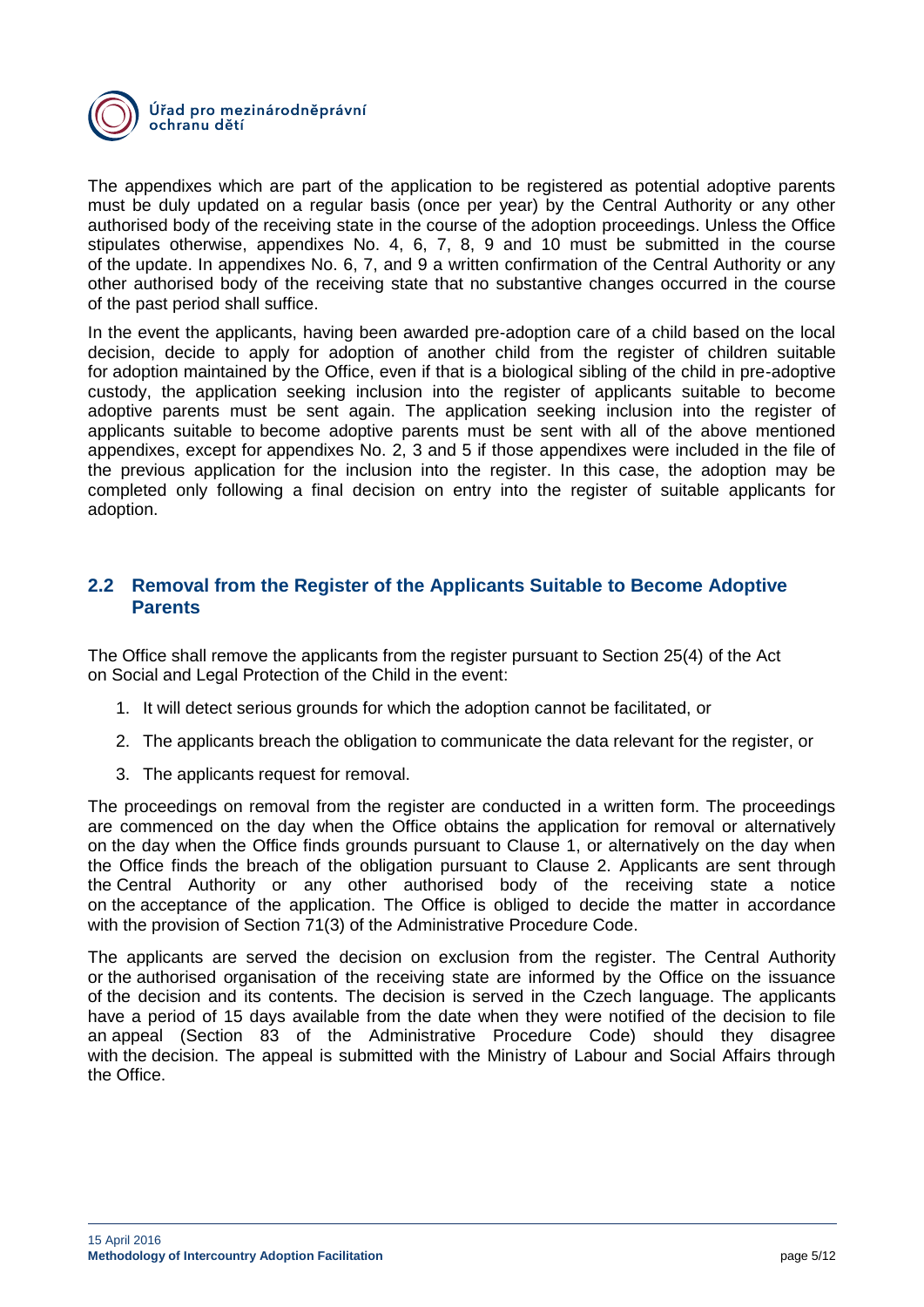

# **3 Selection of suitable applicants for the child (matching), familiarising the applicants with the child (interaction), granting the custody of the child to potential adoptive parents, and departure of applicants after granting the custody of the child to potential adoptive parents**

## **3.1 Register of Children Suitable for Adoption**

The Office maintains the register of children suitable for intercountry adoption. The child's file documentation contains the information pursuant to Section 22(2) of the Act on Social and Legal Protection of Children, in particular:

- 1. Information on the child,
- 2. Information on the social relations of the child, its parents, siblings or grandparents, including an individual plan of child's protection,
- 3. Report on the psychological examination of the child,
- 4. Report on the child's health condition and development,
- 5. Copy of the citizenship certificate of the child,
- 6. Copy of the child's Birth Certificate,
- 7. Proof of child's adoptability,
- 8. Proof of compliance with the subsidiarity principle,
- 9. Decision of the competent authority on child's upbringing, if issued,
- 10. Photograph of the child or possibly a data carrier with a video recording of the child.

Apart from the above, the child's file also contains a completed Questionnaire of the child – intercountry adoption, which is either part of the file submitted by the regional office or the Office requests it from the facility in which the child has been placed.

## **3.2 Matching the Applicants and the Child**

On the basis of the child's documentation and the documentation of the applicants, the Office shall propose matching the child with selected applicants (applicant couples), so-called matching. These proposals are submitted to the Advisory Board of the Office for Foster Care.

The Office shall notify the relevant Regional Office of the selection performed and send to the Central Authority or any authorised body in the receiving state the notification of the selection of specific adoption applicants for a specific child, i.e. a so-called matching letter. The Central Authority or any authorised body shall assess the selection performed by the Office.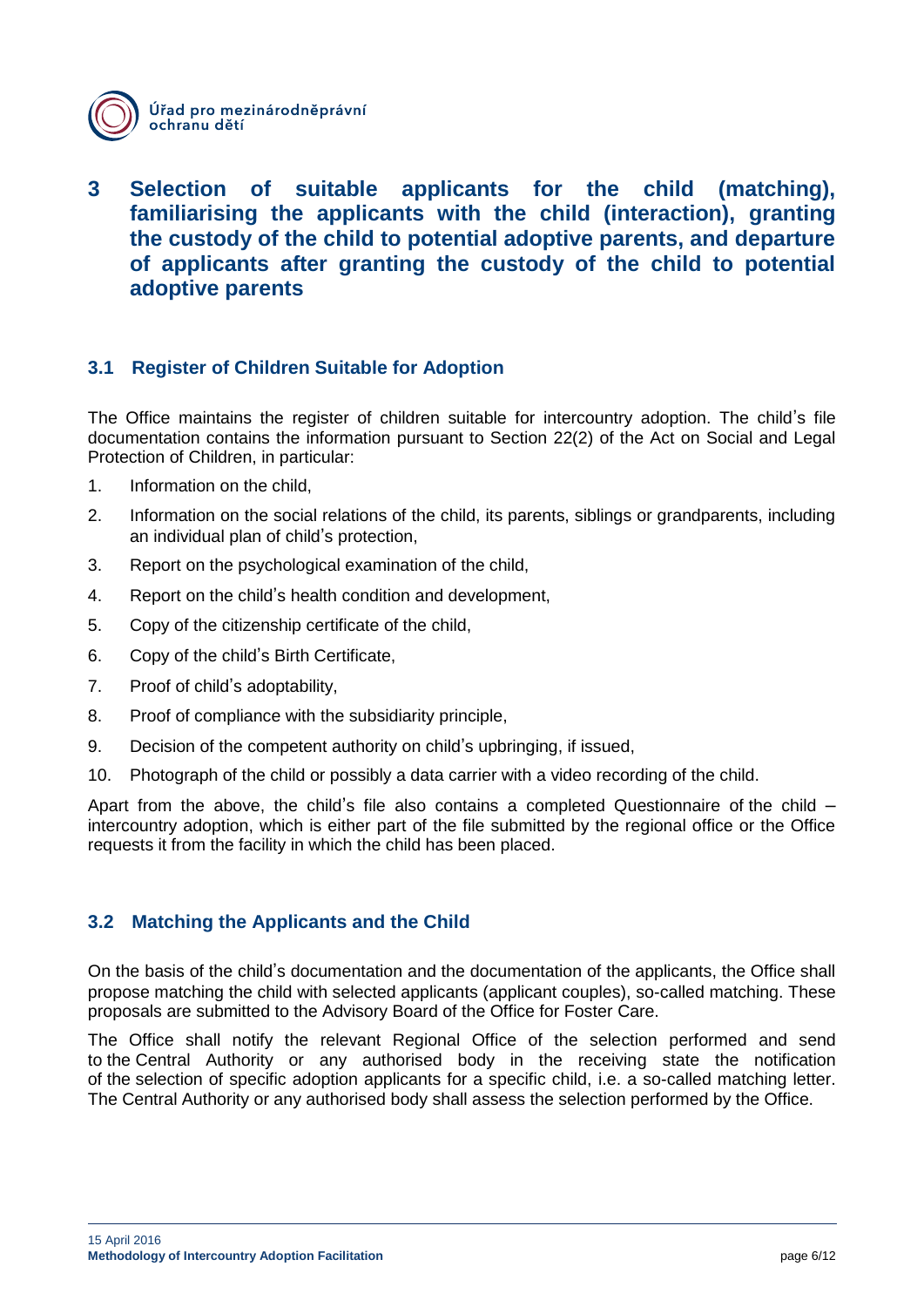

The matching letter contains the following:

- 1. Medical report of the child,
- 2. Psychological report of the child,
- 3. Report on the child's social situation,
- 4. The reason behind finding the child suitable and eligible for adoption,
- 5. Photograph of the child or possibly a data carrier with a video recording of the child.

## **3.3 Interaction**

## **3.3.1 Course of Interaction**

In the case that after thorough consideration, the applicants are interested in meeting the child, they shall notify the Office in writing without any undue delay. Following an agreement with the facility where the child is placed into institutional care or with the facility for children requiring immediate assistance where the child has been placed or possibly in any other form of care (hereinafter only "the facility"), the Office shall arrange the date of the visit of the applicants for the purposes of making contact with the child (interaction).

The facility shall receive the information required for carrying out the interaction from the legal counsel of the Office who is in charge of the file (hereinafter only "the relevant legal counsel of the Office), i.e. the date of applicants' arrival and instructions to the course and assessment of interaction. The facility shall prepare the child for the applicants' arrival accordingly to his or her age. The Office for Social and Legal Protection of Children, which maintains the file documentation of the child (hereinafter only "OSPOD") or the child's guardian shall receive from the relevant legal counsel of the Office the information on the interaction and it is invited to become familiar with its course in person and to send its assessment to the Office before completing the interaction. The date and basic information on the interaction (accommodation, interpretation, etc.) are communicated to the Central Authority or an authorised body of the receiving state. The length of interaction is individual, typically lasting between 7 and 21 days. Upon its completion, the applicants shall stay in the Czech Republic with the child until the decision on granting the custody of the child to the potential adoptive parents becomes effective. The estimated length of the proceedings from the submission of the proposal at the Municipal Court in Brno is between 4 and 6 weeks.

Before the arrival of the applicants to the Czech Republic, the Office shall receive the agreement that the adoption may proceed from the Central Authority or an authorised body of the receiving state [Art. 17, Letter c) of the Hague Convention].

At first, the applicants always come to the Office, where they are acquainted with the issues of interaction and subsequent steps by the relevant legal counsel of the Office, who shall act as their contact person for the whole period of their stay in the Czech Republic. The psychologist of the Office shall conduct an introductory interview with the applicants. The applicants shall submit for consultation to the legal counsel of the Office the originals of the current extracts of their criminal records and current confirmations of the applicants' income. The Office shall provide the applicants with the assistance when drafting the application seeking to have the custody of the child granted to the potential adoptive parents. Pursuant to Clause 3.4 of this Methodological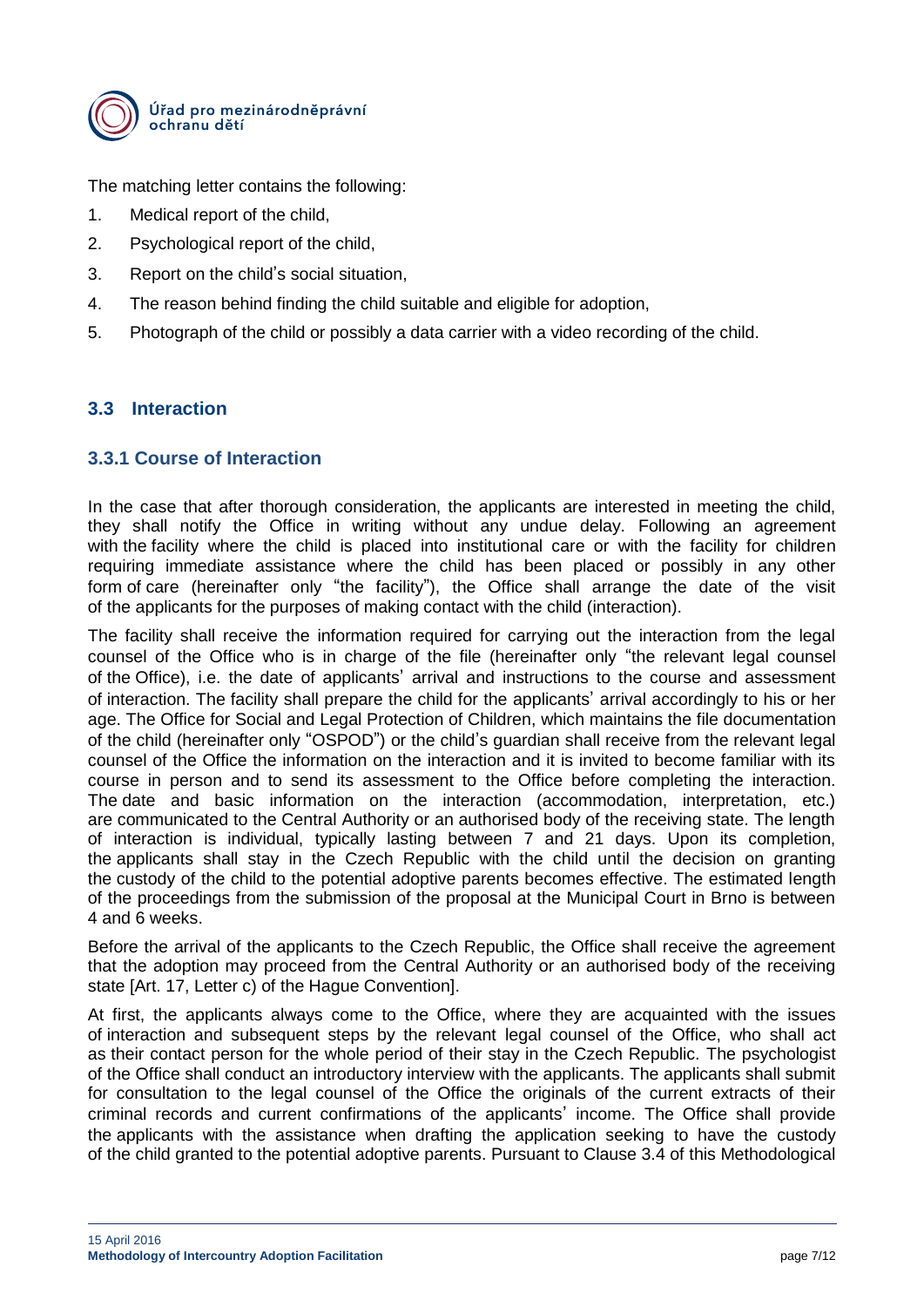

Recommendation, the applicants shall file an application seeking to have the custody of the child granted to the potential adoptive parents with the Municipal Court in Brno.

This is followed by the first visit to the facility and meeting of the applicants with the child, which always takes place in the presence of an interpreter and the psychologist of the Office, together with the expert staff of the facility (director or any other authorised person, physician and psychologist of the facility). The psychologist of the Office shall produce a detailed report on the commencement of the interaction. In the presence of the interpreter, the psychologist of the Office shall visit the applicant together with the child again typically after 5 to 14 days in order to assess whether it is possible to proceed to subsequent steps (proceedings on granting the custody of the child to the potential adoptive parents), unless assessment takes place in any other suitable manner. This is followed by a report requested from the OSPOD or from the guardian, if assigned, and the report of the facility summarising the course of the interaction. For the rules in the case of complications in interaction, please see Clause 3.3.2 below.

In the case of positive interaction, the applicants shall notify the Office whether they intend to take the proposed child to their care with the intention to adopt him or her in the future, thus continuing the court proceedings seeking to have the custody of the child granted to the potential adoptive parents. In the event that the applicants intend to take the proposed child to their care with the intention to adopt him or her in the future, the Office shall issue the agreement that the adoption may proceed pursuant to Art. 17, Letter c) of the Hague Convention (appendix No. 6).

In the event that the applicants notify the Office that they do not intend to take the proposed child to their care, they are recommended to withdraw their application seeking to have the custody of the child granted to the potential adoptive parents, filed previously with the relevant court.

## **3.3.2 Complications in Interaction**

In the case of any complications in the interaction, the facility shall notify the relevant legal counsel of the Office without undue delay, who shall immediately forward the information to the psychologist of the Office. Following an agreement with the facility director or any other authorised person, the psychologist shall assess whether and when his or her visit to the interaction site is necessary. In the presence of an interpreter, it should involve a detailed analysis of the situation with both the adoptive parents, and the facility staff attending the interaction. The legal counsel of the Office shall also communicate the situation to the child's guardian appointed for the purposes of the proceedings on granting the custody of the child to the potential adoptive parents, or the child's guardian. Following the determined facts, the psychologist of the Office may:

- a) Recommend new measures that could help address the situation so that the interaction could continue, or
- b) Suggest terminating the interaction since improving the existing development may not be realistically expected, or
- c) Suggest terminating the interaction since the applicants have decided to withdraw from mediating the adoption.

In the event that additional measures under Letter a) are proposed, the Office shall assess their efficiency within 3 to 5 days on the basis of the communication with the adoption applicants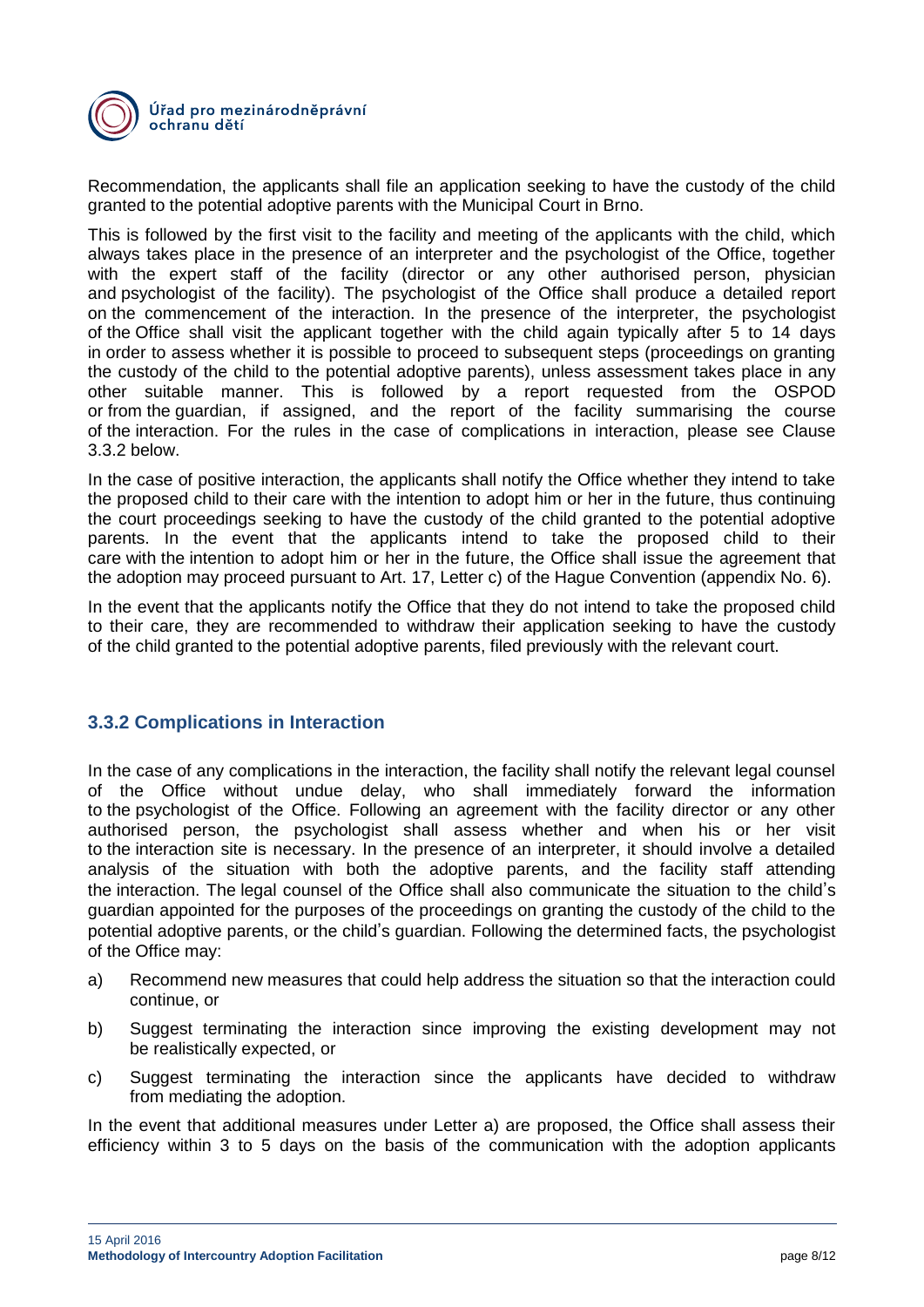

and facility staff or possibly on the basis of the on-site examination of the psychologist of the Office.

In the event that the procedure follows Letters b) and c), the applicants are to be notified on the conclusions of the proceedings. The applicants shall formulate their view of the course of interaction in writing or possibly their consent to its termination. In the event that the applicants agree to terminate the interaction, they shall be recommended to withdraw their application seeking to have the custody of the child granted to the potential adoptive parents, filed previously with the relevant court.

The conclusions of the proceedings under Letters b) and c) shall be communicated by the psychologist of the Office to the authorised person of the facility and the legal counsel of the Office in charge. The legal counsel shall inform the child's trustee or the guardian, the court with at which the applicants have filed the application seeking to have the custody of the child granted to the potential adoptive parents, and the Central Authority or any authorised body of the receiving state. Subsequently, the psychologist of the Office produces a report on the whole procedure, which is included in the file.

In the event of terminating the interaction, the Central Authority or any authorised body of the receiving state shall send to the Office the assessment of the interaction and the statement on the steps to be taken by the Office in relation to the specific applicants.

#### **3.4 Court Proceedings on Granting the Custody of the Child to the Potential Adoptive Parents**

For the purposes of the proceedings on granting the custody of the child to potential adoptive parents domiciled in a foreign country, the relevant jurisdiction has been granted to the court in whose district the Office has its seat [Section 428(2) of Act No. 292/2013 Coll., on Special Judicial Proceedings, as amended]. For this reason, the applicants file the application seeking to have the custody of the child granted to the potential adoptive parents with the Municipal Court in Brno immediately after their first visit to the Office. The proceedings on granting the custody of the child to the potential adoptive parents shall follow the applicable Czech legal regulations.

The applicants may leave the Czech Republic together with the child only after receiving the court's decision on granting the custody of the child to the potential adoptive parents, including the clause on the legal effect of the decision.

#### **3.5 Departure of Applicants after Granting the Custody of the Child to the Potential Adoptive Parents**

After the issuance of the decision on granting the custody of the child to the potential adoptive parents and prior to the departure broad, the applicants shall receive the child's passport. The Office shall file an application for the issuance of the passport at the Municipal authority in Brno. The presence of both the applicants and the child is required when submitting the application. The issuance of the passport is free of charge. The applicants may request for arranging to issue a new passport after the transfer of the child abroad via a competent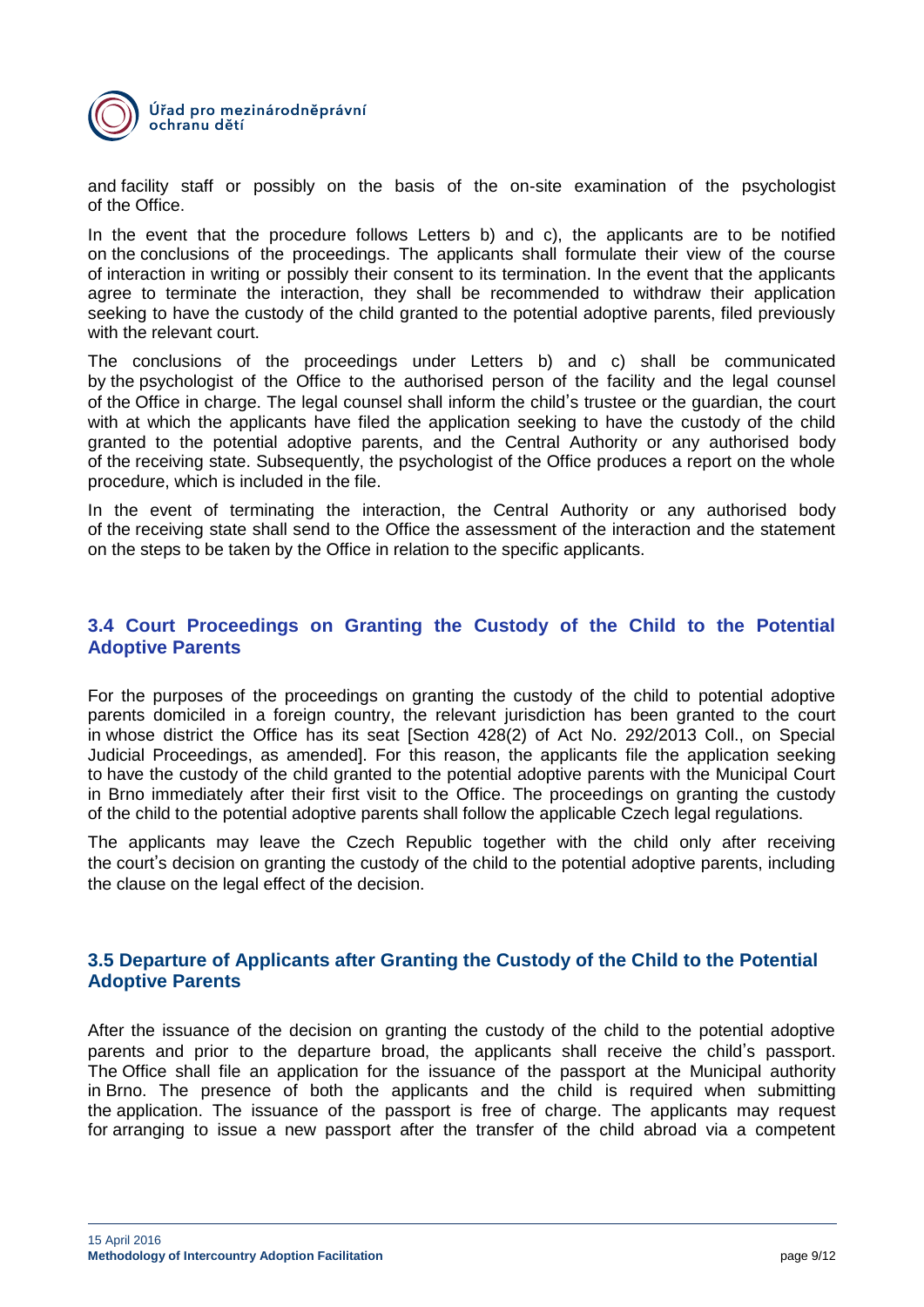

representative authority of the Czech Republic abroad. In these cases, pursuant to Section 17(6) of Act No.329/1999 Coll., the Passport Act, as amended, the Office issues a written consent.

When receiving the child in the facility, the adoptive parents shall obtain:

- 1. Original of the Birth Certificate of the child or its certified copy,
- 2. Release medical report of the child,
- 3. Medical insurance card of the child,
- 4. Vaccination card of the child containing the summary of vaccinations.

Once the child has been received by the potential adoptive parents, the Office shall send to the Central Authority or any other authorised body of the receiving state as follows:

- 1. Certificate of the consent to intercountry adoption (Art. 20 of the Hague Convention),
- 2. Copy of the citizenship certificate of the child (upon request),
- 3. Anonymised copy of the document based on which the child is suitable and eligible for adoption (upon request).

All the costs related to interpreting in the course of the whole interaction and translations of all necessary documents are paid by the applicants.

# **4 Mutual Awareness on the Course of the Adoption and the Measures Taken upon its Completion**

After the child is placed into care of the potential adoptive parents, the Central Authorities or the authorised organisation of the receiving state are obliged to send the Office the reports on the situation of the child in the family prepared by the relevant social office or any other authorised organisation of the receiving state (the follow-up report pursuant to Article 20 of the Hague Convention). In addition to that a person authorised to do so by the receiving country shall visit the family and undertake an inquiry. The results of the inquiry shall be compiled into a report that shall include as appendixes a recent medical report and a photograph of the child jointly with other family members (appendix No. 9). At first, the Office shall be sent the reports in the following intervals:

- 1. After the period of 1 month for which the child resides in the receiving country,
- 2. After the period of 3 months for which the child resides in the receiving country,
- 3. After the period of 6 months for which the child resides in the receiving country,
- 4. After the period of 12 months for which the child resides in the receiving country,

After sending the report No. 4, the Office shall be sent the reports based on the child's age as follows:

- I. At the child's age of 3 years,
- II. At the child's age of 7 years,
- III. At the child's age of 12 years,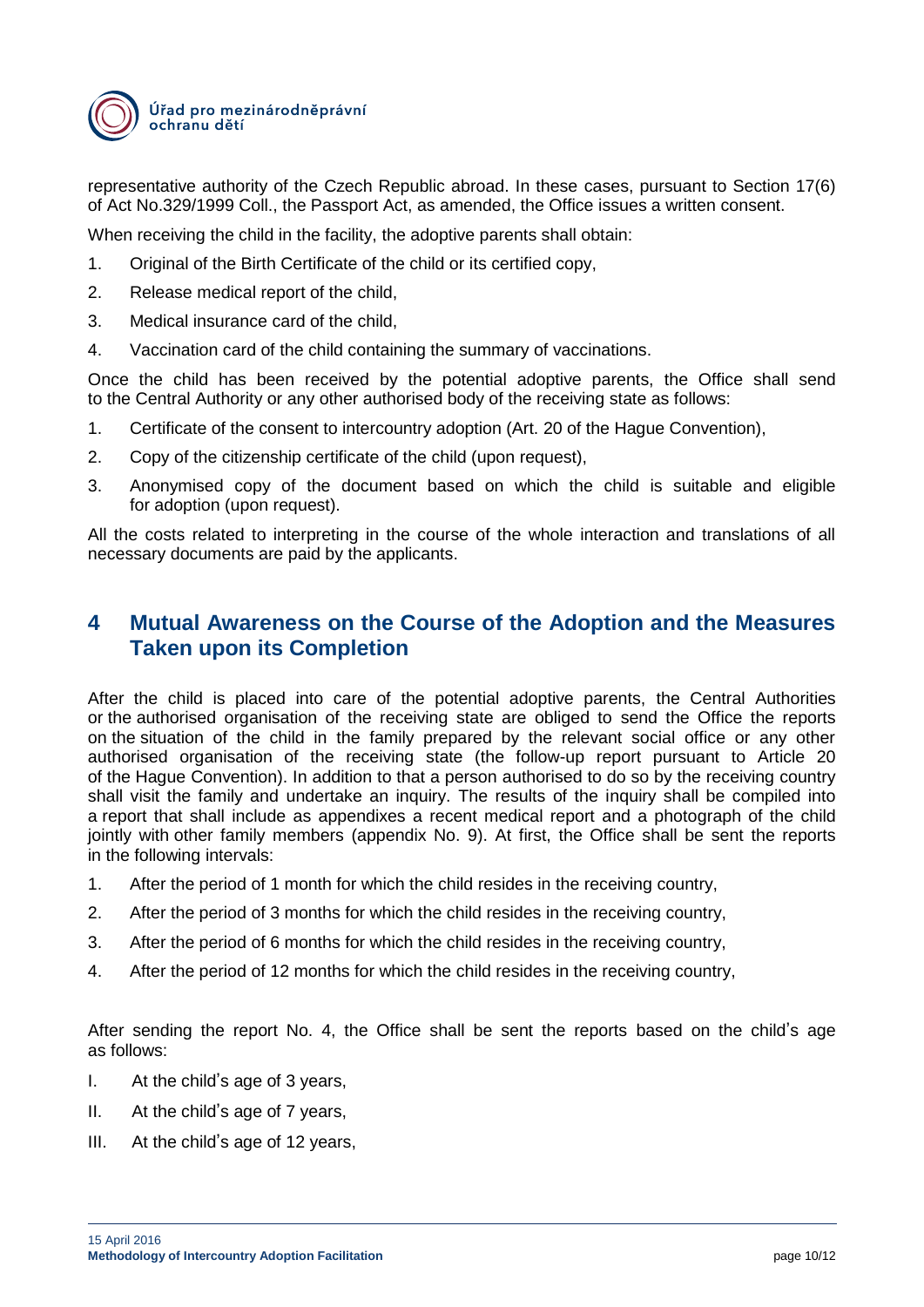

- IV. At the child's age of 15 years,
- V. At the child's age of 18 years.

The number of sent reports  $I - V$  shall depend on the child's age reached when sending report No. 4. In the event that the first one of the reports  $(I - V)$  were to be sent earlier than six months after sending report No. 4, it is the following report that is required.

Reports III to V shall not be required, unless their provision is possible in compliance with the statutory provisions of the receiving state, in particular, taking protection of privacy of the adopted child into account.

These reports are sent by the relevant Central Authority or any other authorised body of the receiving state of the Office The reports must be submitted in the Czech language. In the event that the reports are not in the Czech language, their original versions equipped by a certified Czech translation must be submitted, unless the Central body or the authorised organisation of the receiving state have agreed otherwise. The reports prepared in such a manner together with their translation into the Czech language shall be sent by either the relevant Central Authority or any other authorised body of the receiving state of the Office.

Should the authorised social worker of the receiving state find out that the placement of the child in the care of potential adoptive parents is not in the best interest of the child, the Central Authority of the receiving state shall instantly inform the state of origin and shall take measures for protection of the child [Article 21 of the Hague Convention].

After the period of 6 months from the placement of the child in the receiving state and after submission of 3 reports the persons who were awarded pre-adoption care of the child may submit an application with the Office for issuing a decision on consent to the intercountry adoption of the child [Section 35(2), Letter i) of the Act on Social and Legal Protection of Children]. The application is submitted through a relevant Central Authority or any other authorised body of the receiving state together with the translation into the Czech Language (Appendix No. 7). Applicants are sent through the Central Authority or any other authorised body of the receiving state a notice on the acceptance of the application. The Office shall issue a decision on consent to the adoption in the event that the submitted reports on the child's development imply that the adoption of the minor child by the applicants is in the best interest of the minor child. Applicants are served the decision on consent. The Central Authority or the authorised organisation of the receiving state are informed by the Office on the issuance of the decision and its contents. As soon as the intercountry adoption of the child is completed, the receiving state shall notify the state of origin accordingly by sending the original of the document to the Office pursuant to Article 23 of the Hague Convention, by which it shall confirm that the adoption was conducted in accordance with the Hague Convention (Appendix No. 8).

The Office is obliged to notify subjects set forth in Section 25(9) of the Act on Social and Legal Protection of Children about the intercountry adoption of a child.

# **5 Overview of Appendixes**

The Methodology Recommendation includes the following appendixes:

1. Application seeking the entry into the register